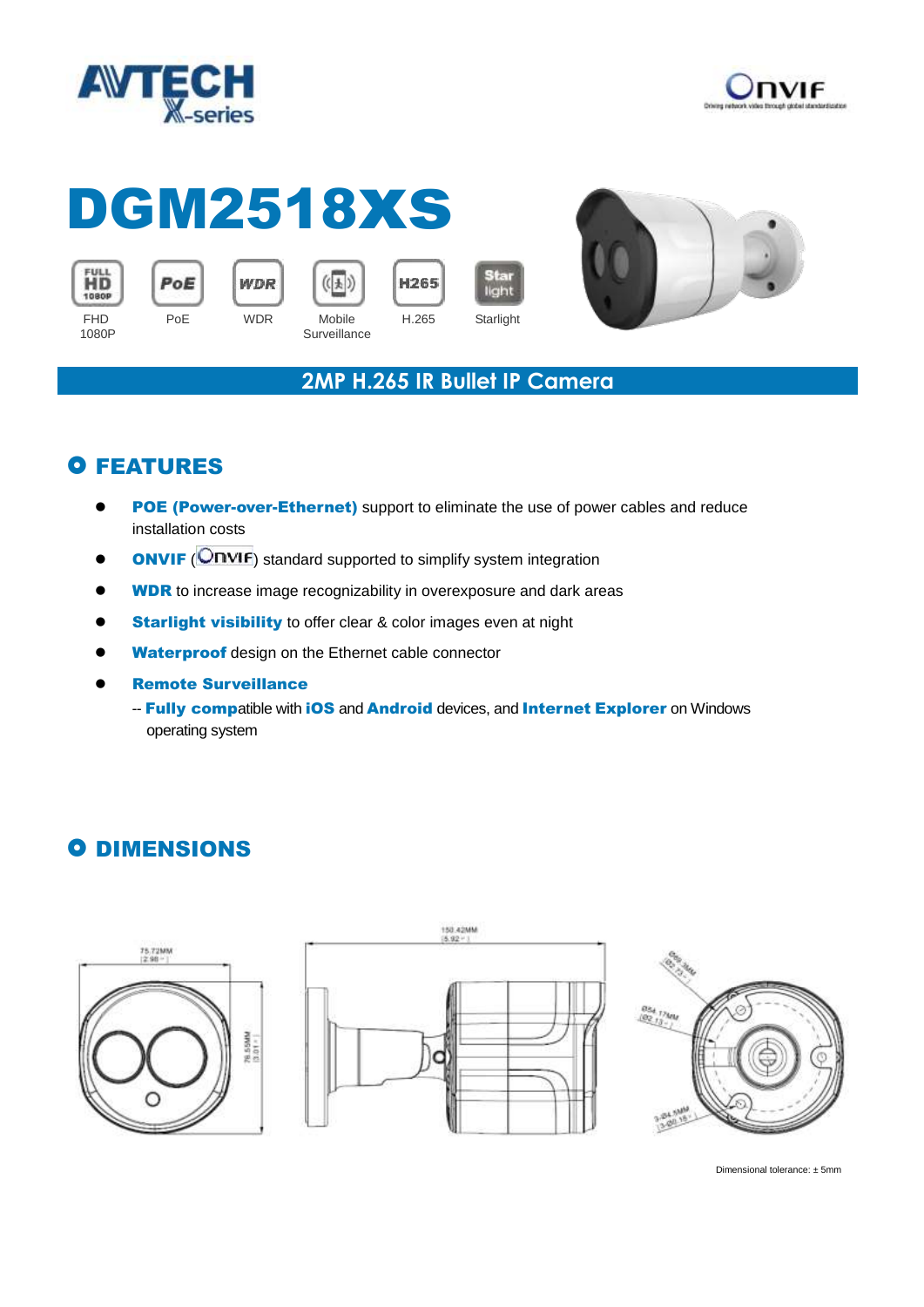



#### **O SPECIFICATIONS\***

| <b>Network</b>                 |                                                                                                                                                               |
|--------------------------------|---------------------------------------------------------------------------------------------------------------------------------------------------------------|
| <b>LAN Port</b>                | <b>YES</b>                                                                                                                                                    |
| <b>LAN Speed</b>               | 10/100 Based-T Ethernet                                                                                                                                       |
| <b>Supported Protocols</b>     | TCP/IP, HTTP, DHCP, DNS, DDNS, RTP/RTSP,                                                                                                                      |
|                                | SMTP, NTP, UPnP, SNMP, HTTPS, FTP                                                                                                                             |
| <b>ONVIF Compatible</b>        | YES (Profile S, Profile G, Profile T)                                                                                                                         |
| Security                       | (1) Multiple user access levels with password                                                                                                                 |
|                                | (2) IP address filtering                                                                                                                                      |
| <b>Remote Access</b>           | (3) Digest authentication                                                                                                                                     |
|                                | Internet Explorer on Windows operating system                                                                                                                 |
| Video                          |                                                                                                                                                               |
| Network Compression            | H.265 /H.264                                                                                                                                                  |
|                                | Main-stream (30fps): 1080P(1920x1080), 720P(1280x720),                                                                                                        |
| <b>Video Resolution</b>        | Sub-stream (30fps): 720P(1280x720), VGA (640x480), QVGA (320x240)<br>Mobile-stream (10fps): VGA (640x480), QVGA (320x240)                                     |
| <b>Frame Rate</b>              | 30fps                                                                                                                                                         |
| Video bit rate                 | 8Kbps ~ 8Mbps                                                                                                                                                 |
| Multiple Video Streaming       | Triple Stream (Main / Sub / Mobile)                                                                                                                           |
| Bitrate control method         | CBR / VBR                                                                                                                                                     |
|                                |                                                                                                                                                               |
| <b>General</b>                 |                                                                                                                                                               |
| Image Sensor                   | 1/2.8" SONY Progressive CMOS image sensor                                                                                                                     |
| Min Illumination               | Color 0.01lux @ F1.2(AGC ON)                                                                                                                                  |
| <b>Shutter Speed</b>           | $1/5 \sim 1/20000$ sec                                                                                                                                        |
| Slow shutter                   | Support                                                                                                                                                       |
| Lens                           | $2.8$ mm $-$ F2.0                                                                                                                                             |
| Viewing Angle                  | 97° (Horizontal)                                                                                                                                              |
| SD storage                     | No                                                                                                                                                            |
| IR Effective Distance**        | Up to 30 meters                                                                                                                                               |
| IR Shift                       | <b>YES</b>                                                                                                                                                    |
| IR LED                         | 2 pcs (ARRAY)                                                                                                                                                 |
| Video Analytics                | Perimeter Intrusion Detection, Line Crossing Detection, Stationary Object Detection,<br>Pedestrian Detection, Face Detection (DEEP LEARNING), Cross Counting. |
| <b>WDR</b>                     | 120 dB                                                                                                                                                        |
| <b>BLC</b>                     | <b>YES</b>                                                                                                                                                    |
| <b>ROI</b>                     | <b>YES</b>                                                                                                                                                    |
| <b>Privacy Mask</b>            | <b>YES</b>                                                                                                                                                    |
| Gain Control                   | Auto                                                                                                                                                          |
| <b>Digital Noise Reduction</b> | 3D DNR                                                                                                                                                        |
| Image Settings                 | Flip, Rotation, Corridor mode, Saturation, Brightness, Contrast, Hue, Sharpness adjustable                                                                    |
| Audio                          | No                                                                                                                                                            |
| Alarm Trigger                  | <b>NO</b>                                                                                                                                                     |
| <b>Reset Button</b>            | <b>YES</b>                                                                                                                                                    |
| POE                            | YES (IEEE 802.3af)                                                                                                                                            |